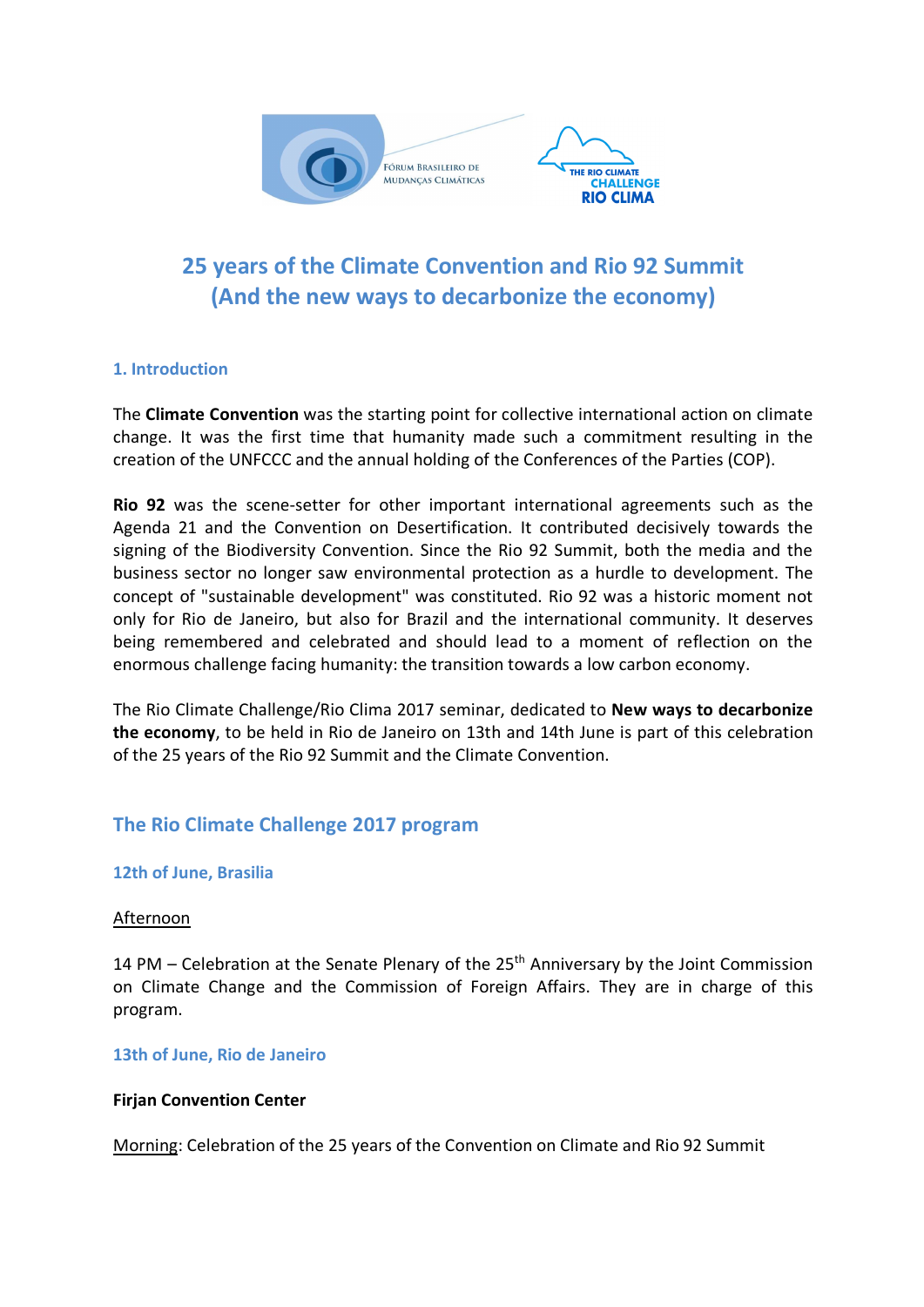Sessions open to guests and previously registered public

8:30am - Accreditation

9:00am - Solemn act of celebration of the Climate Convention

Video messages from the former US Vice President **Al Gore** and former UNFCCC Executive Secretary **Christiana Figueres**

**Eduardo Eugênio Gouveia Vieira** (Firjan) **Alfredo Sirkis** (Ex. Sec. FBMC) **Laurent Bili** (Ambassador of France) **André Correa** (Secretary of Environment – RJ) **Mayor Marcelo Crivella** (Mayor of Rio de Janeiro) **Acting Minister José Antonio Marcondes** (Ministry of Foreign Affairs) **Minister José Sarney Filho** (Ministry of the Environment)  **Erik Solheim** (UNEP)

9:50am - Remembering the Rio 92 Summit

Video "25 years of the Climate Convention in the Rio 92 Summit" (5min)

10:00am - *Keynote Speaker* **Celso Lafer**: "Before and after Rio 92"

10:30am - Panel 1: **Marcilio Marques Moreira, Roberto Smeraldi, Luiz Gylvan Meira Filho, Tony Gross** and **Israel Klabin** (FBDS)

11:30am - Coffee break

11:40am - Panel 2: **Climate governance in Brazil. What changes with the Paris Agreement?**

What kind of climate governance is needed for Brazil to fulfil its Nationally Determined Commitment (NDC)? How will we promote a better integration of government bodies among themselves and with society?

**Natalie Unterstell** (FBMC), **Rachel Biderman** (WRI), **André Andrade** (Casa Civil), **Eduardo Viola** (UNB), **Dep. Carlos Minc.**

12:45pm - Questions and interventions from the public

1:00pm - Lunch

Afternoon: Seminar **Rio Climate 2017: New ways to decarbonize the economy**

**Firjan Convention Center**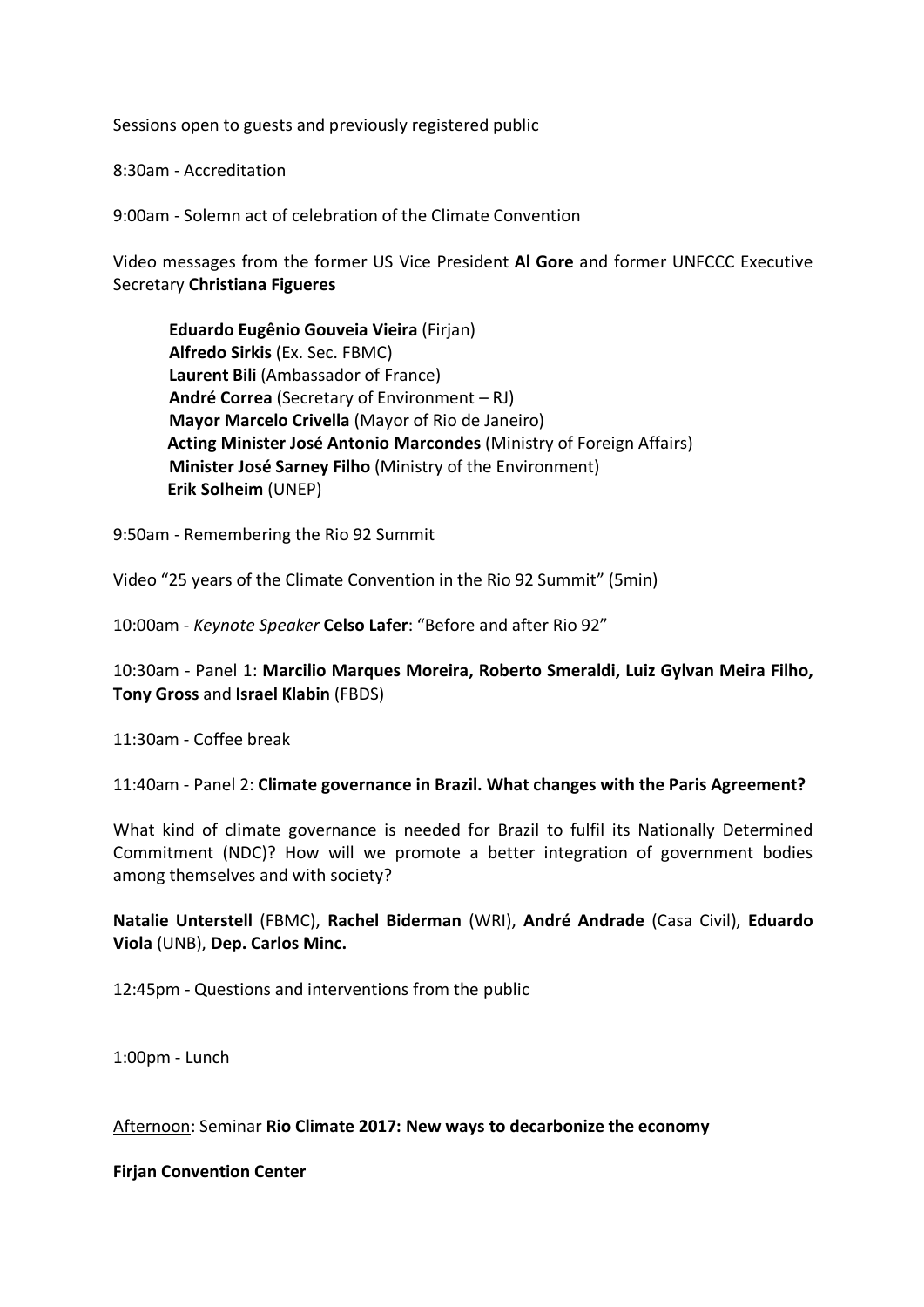#### 2:00pm - Panel 3: **Economic mechanisms for the decarbonizing process**

Real pricing and carbon taxation, a global and national balance: what are governments and companies already doing in Brazil and internationally. The studies and proposals that are already being discussed in Brazil. The role of government and business. Green bonds, regional markets, a Guarantor Fund, RED + and offsets, needs and prospects for short-term financing for forests, low carbon agriculture and clean energy.

The positive pricing of mitigation actions: the implementation of Article II (c) of the Paris Agreement and of the Paragraph 108 of the Paris Decision. Its relevance in the transition towards low-carbon economies and the establishment of the necessary flow of trillions. Economic, political and cultural paths and obstacles.

**Aloísio Melo** (Ministry of Finance), **Marina Grossi** (CEBDS) and **Rogério Studart** (Bookings Inst.), **Vincent Assilloux** (France Strategie), **Emilio La Rovere** (COPPE), **Everton Lucero**  (MMA), **Vikram Widge** (IFC).

3:30pm - *Keynote Speaker* - **Dipak Dasgupta** (TERI) **"The ways for massive carbon finance"**

3:50pm - Coffee break

4:00pm - Panel 4: **Technological innovation for decarbonization - global and specific challenges**

What are the most promising paths and bottlenecks in terms of innovation across sectors? What are the obstacles in Brazil to innovation and how to overcome them?

**Roberto Schaeffer** (COPPE), **Suzana Khan** (PBMC), **Sergio Leitão** (Instituto Escolhas); **Sergio Xavier** (Sec. Environment- PE)

#### 5:30pm - **Closing table**

Final considerations and recommendations for forests and agriculture, energy, mobility, industries and cities.

**Carlos Ritll** (Climate Observatory); **Ana Toni** (ICS); **Aspasia Camargo, Luis Pinguelli Rosa.**

#### **14th of June, Rio de Janeiro**

**Firjan Convention Centre** from 9:30am until 5pm

**New instruments to decarbonize the economy**. Closed sessions with the aim to discuss new economic mechanisms to finance decarbonization, their experiences and their possible combinations.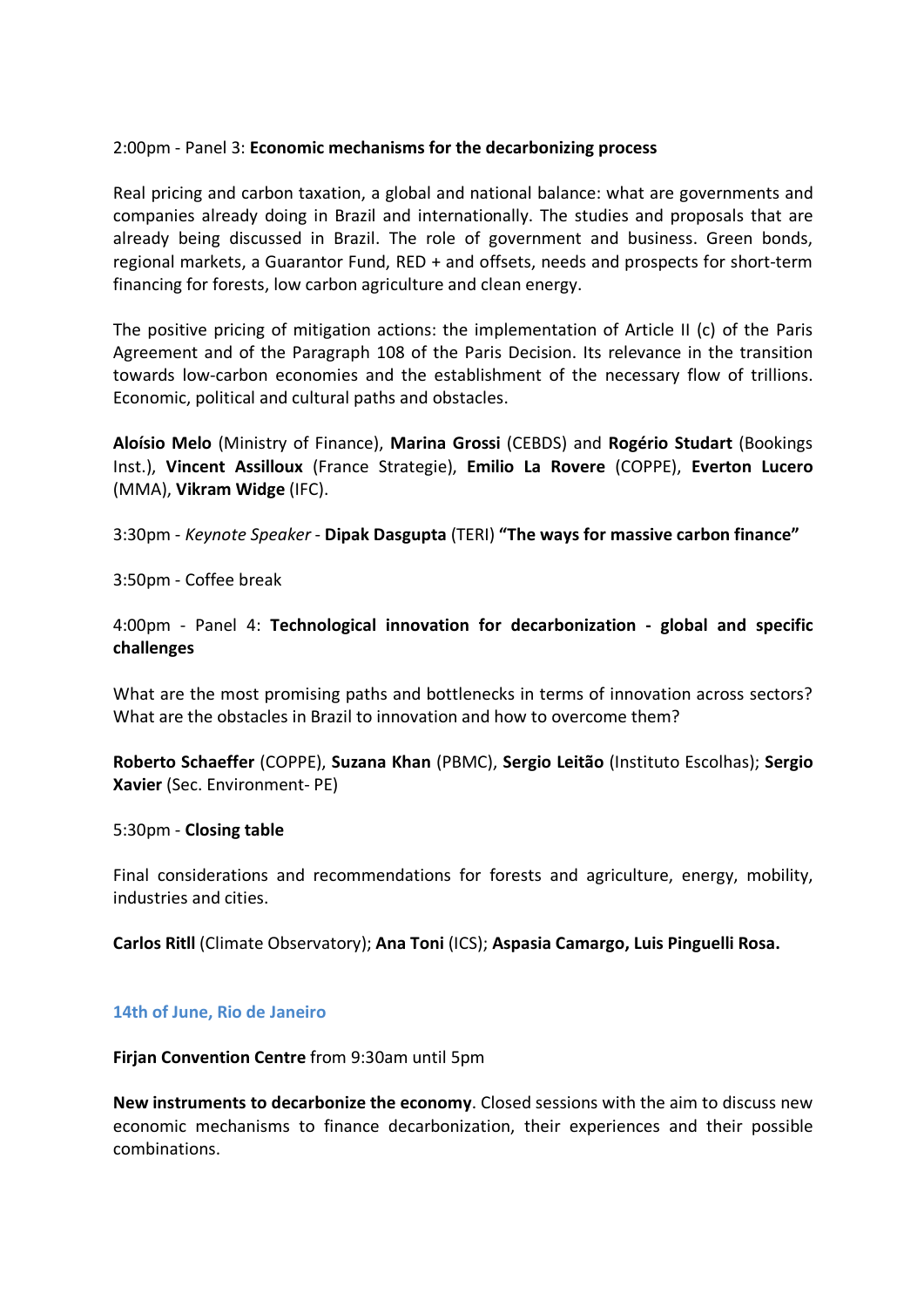- Real pricing and carbon taxation, global balance sheet and national outlook.
- Positive pricing, ways to implement paragraph 108 of the Paris Decision. Next steps?
- Guarantor funds to finance decarbonization and emission reduction certificates. Future climate currency?
- Green bonds and carbon markets in a global, national and subnational perspective.
- Innovation and dissemination in technologies for decarbonization. What are the obstacles and how can we overcome them?
- Financing and innovation in adaptation.

### **Preliminary guests:**

**Everton Lucero** (MMA), **Carlos Nobre** (IMPE), **Dipak Dasgupta** (FVC), **Vincent Ausilloux** (France Strategie) **Gustavo Pinheiro** (ICS), **Alfredo Sirkis** (CBC), **Aloísio Melo** (Ministério da Fazenda), **André Andrade** (Casa Civil); **Jean Charles Hourcade** (CIRED), **Rogério Studart** (Bookings Inst.), **Vikram Widge (**IFC), **Linda Murasawa** (Santander), **Branca Americano** (BR-ICS), **Eduardo Viola** (UNB), **Roberto Kishiname,** (ICs); **Roberto Vamos** (CBC), **Ricardo Gorini**(EPE), **Sérgio Xavier** (Secretaria de Meio Ambiente de Pernambuco), **Raphael Stein** (BNDES); **Camila Grakow** (Tyndal Center), **Juliano Assunção**(PUC), **Gustavo Pinheiro** (ICs), **José Antonio Marcondes** (MRE).

# **The context of discussion:**

The transition to a global low-carbon economy requires an annual investments of approximately  $\frac{1}{2}$  3 billion. Governments, most of which find themselves in a continuous situation of deficits and strong debts, are not able to finance this transition through traditional public investment/financing routes. They can however contribute to considerably increase their mobilization through guarantor funds that facilitate contribution and give credibility to emission reduction certificates.

The financial system (pension funds, investment banks, etc.) has considerable resources that are currently targeted little to this type of investment or even the productive sector in general. The perception prevails that carbon reduction/removal actions such as clean energy, reforestation, low-carbon agriculture require upfront investments, have a longer maturation period and have several uncertainties that require guarantees.

Particularly in Brazil, there is great difficulty to obtain the financing of big investments (estimated at R\$ 950 billion) required to reach our Nationally Determined Commitment (NDC). Our interest rates are prohibitive. No end of the recession that is strongly affects us is in sight. Public investments are extremely limited by budget cuts. Brazilian states are almost in collapse. In this situation it is crucial to attract external funding. There is considerable availability at low rates, but robust guarantees are needed. How do we offer them?

The transition to a low-carbon economy also depends on a tax reform that is coherent and serves to incorporate negative externalities into our prices. How do we promote this reform, without increasing the overall taxes? How do we rate the carbon intensity in products, services and inputs? How do we proportionately reduce taxation on investment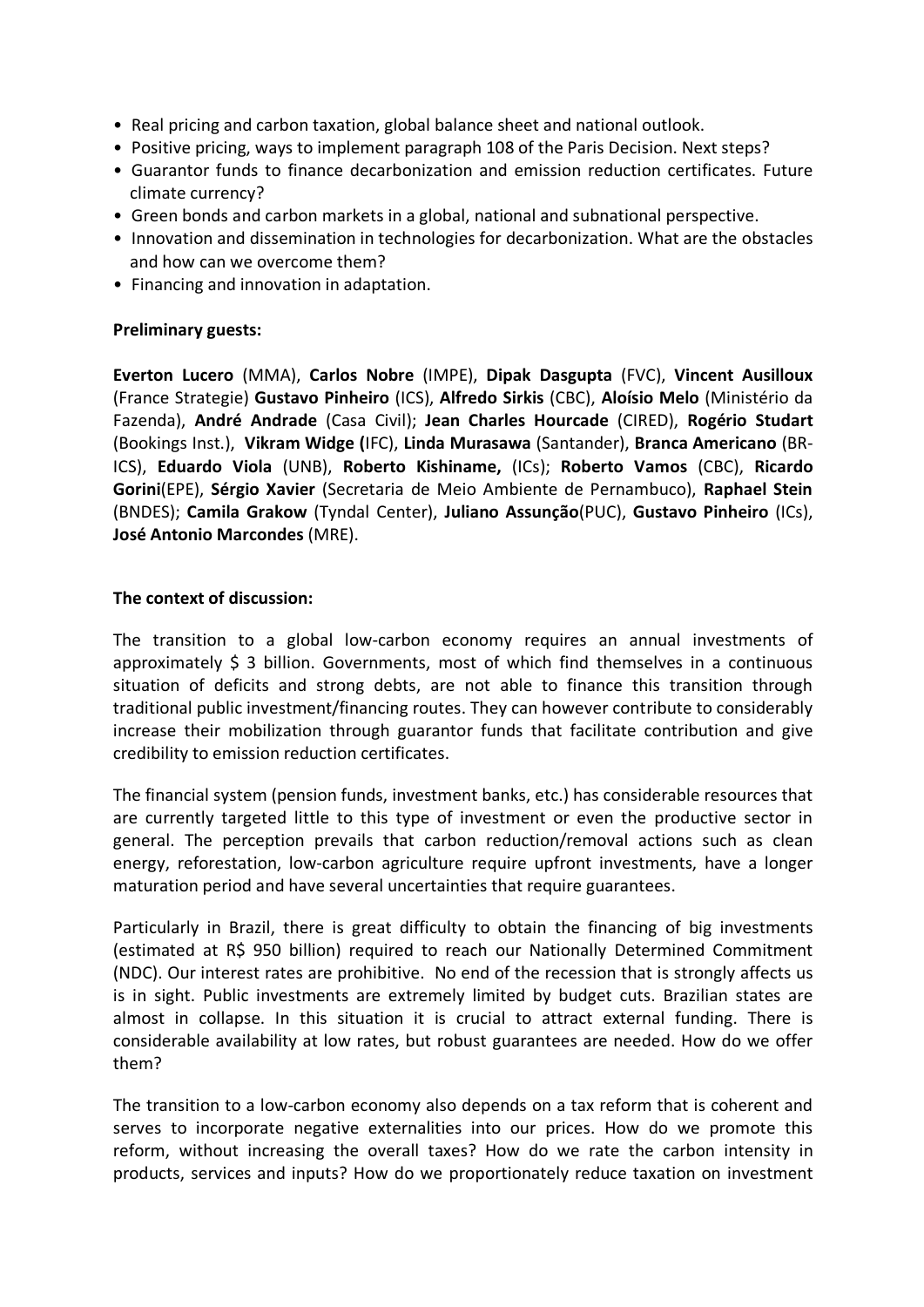### and labor?

Regarding the rewarding of mitigation actions, how do we translate governments' recognition of "the social, economic and environmental value of voluntary mitigation actions ..." (Paragraph 108 of the Paris Decision) and the statement to make "finance flows consistent with a pathway towards low greenhouse gas emissions (…) development" (Article II (c) of the Paris Agreement) into operational mechanisms? How can governments, development banks, and multilateral companies contribute to provide a fraction of this huge, globally available liquidity and direction a productive transition and a low-carbon economy?

Is it possible to create a new international financial order, a low-carbon Bretton Woods? Is a "climate coin" based on greenhouse gas reduction/removal certificates feasable? What role will "green bonds" play? How would they interact with positive pricing and current international, national and subnational "carbon markets"? Can there also be national and subnational positive pricing mechanisms?

While of absolute necessity, financing available is not enough by itself to promote a transition, if neither good projects are available on large scale nor low carbon technology innovations are disseminated. How do we establish these flows? What are the obstacles to be overcome in the field of innovation? What are bureaucratic barriers to creativity and streamlining of patents?

These are some of the trillion-worthy questions. Rio Clima 2017 will gather people involved in public policies, private initiatives and academia that have been reflecting and working on this topics for discussions in a two-day event, with restricted sessions and panels open to the public.

The objective of the discussion and the production of short-term drugs on:

1 - National and international guarantor fund for international financing of decarbonization;

2 - First steps for Regional Carbon Markets

3 - First steps for tax reform with carbon taxation replacing other taxes substitution

4 - First steps for positive carbon pricing and payment for ecosystem services in the national and subnational fields.